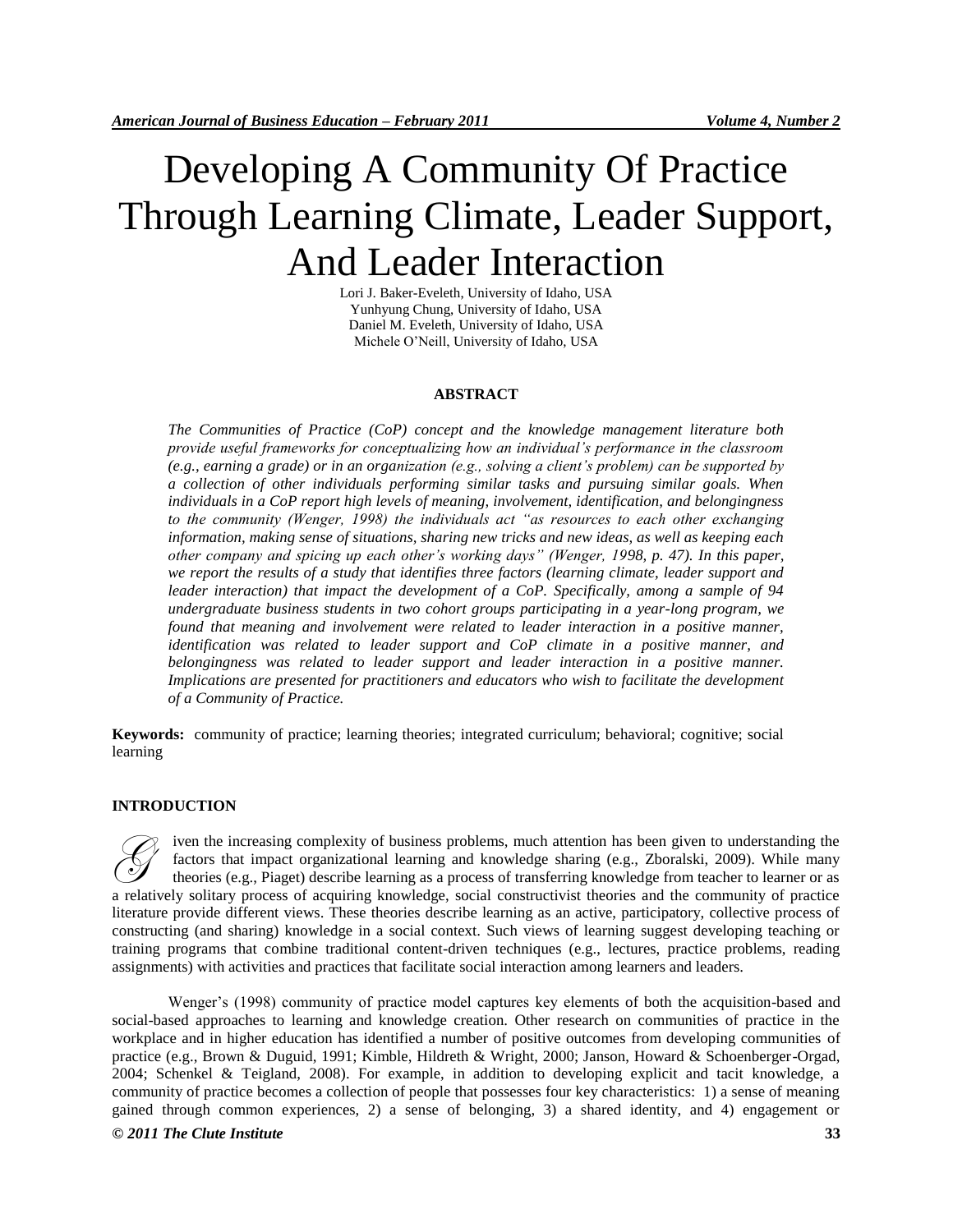involvement. To understand how leaders might facilitate the development of these characteristics, we can look to social learning theories.

#### **LEARNING THEORIES**

While a variety of learning theories exist, and each theory offers some insight into the practice of learning and teaching, social theories in particular share some characteristics of two well-accepted learning theories, namely, behaviorism and cognition. Behaviorist learning theories propose that the process of teaching focuses on breaking information and skills into small units of context-free content and providing regular feedback to students to help shape behavior. For example, if successfully recalling key dates in history or performing a series of math problems is followed by a positive reward (e.g., praise) the behavior (e.g., recalling dates) is reinforced. Thus, from the behaviorist's perspective teaching and learning is a process of changing and shaping observable behavior. There is no attention given to internal processes occurring in the mind.

In contrast, cognitive learning models focus on how the brain processes and maps or builds information. The mind is viewed as a cognitive architecture characterized by short-term visual and auditory sensory "stores" for inputting information from the environment, a short-term memory with limited capacity (or working memory), and a long-term memory with unlimited capacity. In this manner, inferences (or knowledge bases) are generated via an internal mental model to which rules can be applied. Processing follows a sequential format: information from memory is operated on, transformed, and returned to memory. Learning in this framework takes place when information is processed through short-term memory and is held in long-term memory in the form of highly structured and organized schema (Anderson, 1990). At early stages of skill development (e.g., learning to drive a manual transmission car) we rely on sequential, declarative statements (e.g., push in clutch, put car into first gear, etc.). With practice, we build a series of if/then statements that are stored in the long-term memory. Individuals who acquire mastery of a procedure rely on retrieving these if/then statements from long-term memory, and each time an "if" is met the "then" brings another if/then statement from long-term store.

Social learning theories (e.g., Bandura, 1997) combine and extend these behaviorism and cognitive learning models. For example, while behaviorist theories suggest that learning takes place when the learner associates consequences with the learner"s behavior, social learning theories suggest that individuals can learn from observing others receive consequences. Direct experience with the consequence is not necessary. In addition, because changing behavior is not a necessary condition of social learning, the theory suggests that observation influences cognitive processes, creating an expectation of consequences for a given behavior. In other words, social learning theories focus on the roles of observation, imitation and modeling in changing mental structures and behavior [\(Bandura,](http://rer.sagepub.com/cgi/content/full/79/2/625#B15-0790625)  [2001\)](http://rer.sagepub.com/cgi/content/full/79/2/625#B15-0790625). For managers and educators, the focus, therefore, becomes one of creating an environment that provides opportunities for observing appropriate behaviors and one that supports and encourages modeling and imitation. Wenger"s characterization of communities of practice is a useful framework for conceptualizing an effective social learning environment.

# **COMMUNITIES OF PRACTICE**

A community of practice is an environment where knowledge is created, codified, and stored in a decentralized manner, shared among the community members, and applied to practice. Tacit knowledge emerges from the sharing of the knowledge from the continuous practice in the community. Proximity or a shared location helps sustain the community, but it is the involvement and engagement of the members that is critical to the effectiveness of the community. Connections with community members produce a collective practice. Trying, adopting, accepting, and rejecting practices creates associations of shared accountability critical to practice. Such behaviors as sharing so-called war stories, having informal discussions, and sending email messages form a collection of agreed upon information and techniques to be utilized by members of the group (Baker-Eveleth, Sarker, & Eveleth, 2005).

Wenger (1998, 2000) states that communities of practice or social learning environments exhibit four characteristics: 1) learning as a process of becoming a part of something (identification), 2) learning as a set of shared experiences that create a common understanding (meaning), 3) learning as a process of engagement or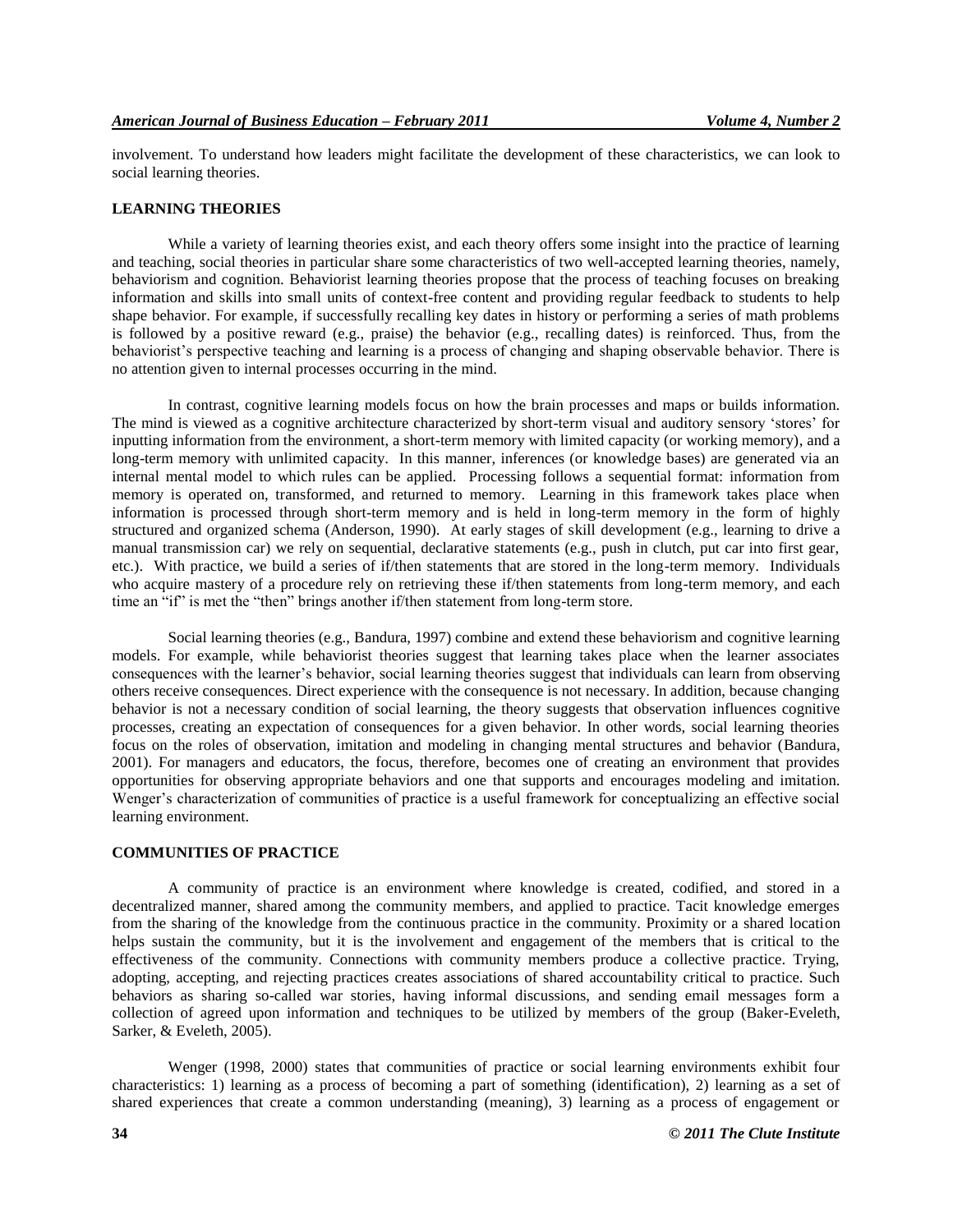learning by doing (involvement), and 4) learning as a process of attachment to the community (belongingness). Consistent with principles of social learning theories, we propose that leaders and educators play a critical role in the extent to which members of a community of practice identify with the community, develop a sense of meaning, exhibit a high degree of involvement in the community, and develop a strong feeling of belonging to the community.

# **METHODOLOGY**

To investigate the role of social learning-oriented teaching programs on the development of a community of practice, we surveyed two class sections of students, for a total of 94, enrolled as cohorts in six modules of a yearlong junior-level business course. The Integrated Business Curriculum (IBC) is a set of modules delivered by crossfunctional faculty teams. Expertise represented in each faculty team includes human-resource management, information systems, finance, marketing, and production and operations management. The five business areas are taught in an integrated manner across six modules: team building, business systems, product and process planning, planning and decision-making, managing the firm's resources, and business operating decisions.

The faculty team meets with each cohort group in a fairly traditional classroom environment, three hours per day, three days per week for 30 weeks. The cohort groups simultaneously attend courses in economics, accounting, and spreadsheet modeling that while taught separately are coordinated with the primary IBC course. Additional hours are spent by the faculty team members interacting with the cohort groups (and individuals in the groups) outside the context of the traditional classroom through student-team mentoring meetings, presentation practice sessions, evening examinations, one-on-one advising and tutoring, and project debrief sessions. These "social" conditions provide a unique opportunity for the faculty to facilitate social learning practices and to observe the development of a community of practice.

We propose that a faculty team influences not only the extent to which individual students acquire knowledge (i.e., consistent with the recommendations of behaviorist and cognitive learning theorists), but also the extent to which the cohort groups develop into effective communities of practice (i.e., consistent with the recommendations of social learning theorists). For example, in addition to the development and implementation of traditional forms of teaching (e.g., lectures, practice problems, case analyses), the faculty teams plan and then perform behaviors in an attempt to foster a learning culture that encourages innovative/active learning, provides a sense of support for the learners, and facilitates interaction between the faculty and the students. We hypothesize that these faculty-orchestrated behaviors and the practice of them play a critical role in the degree to which a community of practice develops within each cohort.

The survey was administered electronically and examined 10 variables via a number of question items. Three variables (age, gender, and grade) accounted for three question items. The remaining seven variables (three social-learning variables of leader support, leader interaction and learning climate; four community of practice variables of identification, meaning, involvement and belongingness) were addressed by the other questions and were anchored by (1) strongly agree and (7) strongly disagree.

Leader support and leader interaction were measured using scales adapted from Pascarella and Terenzini (1980). The five items that measured leader support (e.g., *The IBC faculty members I have had contact with are generally interested in students; I can talk to the IBC faculty about my problems; the IBC faculty care about me*) exhibited strong internal consistency in this sample (i.e., Cronbach's alpha = 0.776). The three-item scale that measured leader interaction (i.e., *My non-classroom interactions with IBC faculty have had a positive influence on my 1) personal growth, values, and attitudes, 2) career goals and aspirations, and 3) intellectual growth and interest in ideas*) displayed a Cronbach's alpha of 0.868. The final measure of social learning practices (i.e., learning climate) was adapted from items used by Stone, Good and Baker-Eveleth (2007). Cronbach"s alpha in this sample for the five-item scale (e.g., *My IBC team members*. . . 1) *encouraged me to find new ways around problems*, 2) *liked me to try new ways of doing things, talked up new ways of doing things*, 3) *encouraged me to improve upon our team processes*) is 0.909.

The measure for identification was adapted from items reported by Mael and Tetrick (1992). In previous studies the seven-item scale (e.g., *When I talk about my IBC team, I usually say "we" rather than "it" or "they"*)

#### *© 2011 The Clute Institute* **35**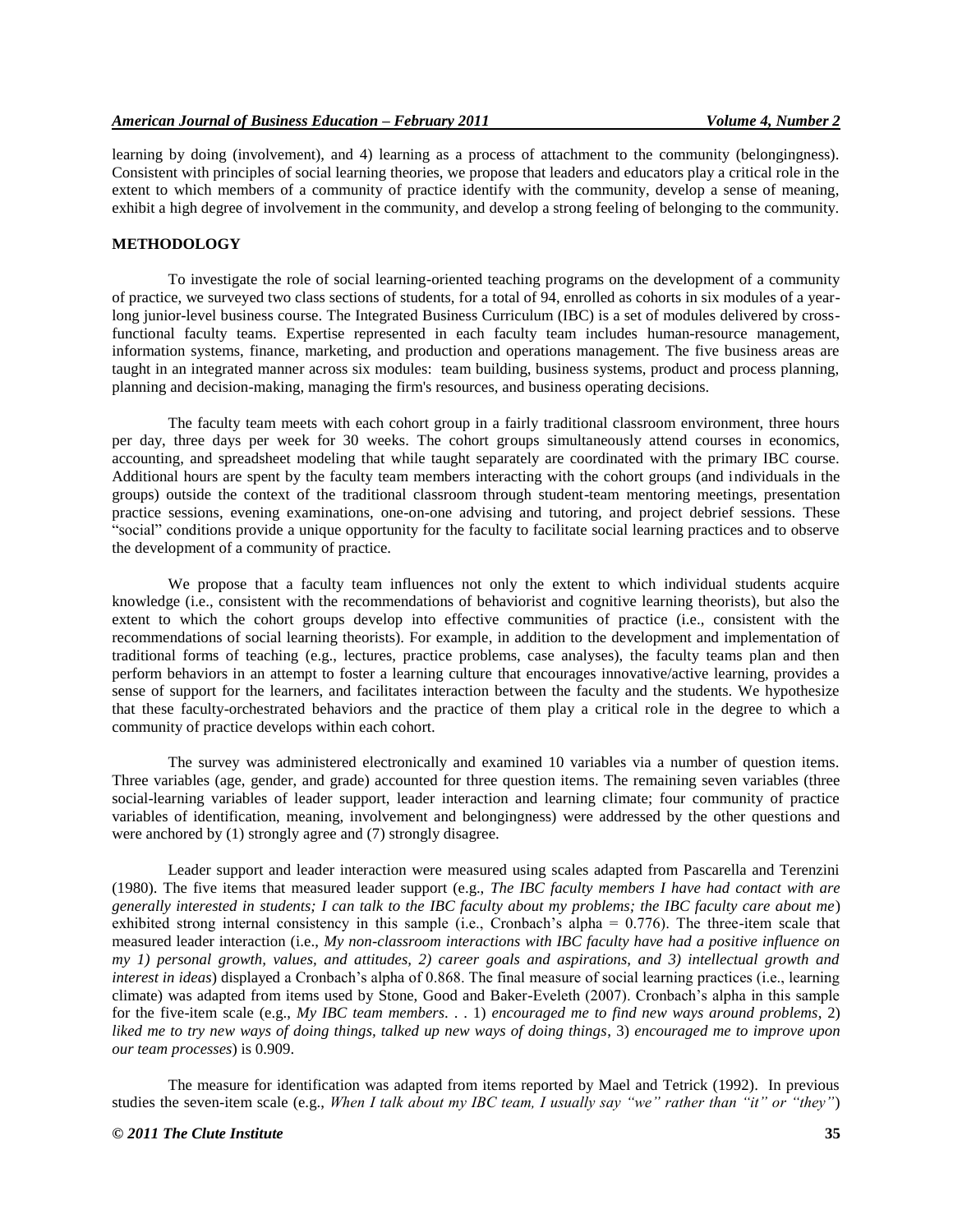exhibited internal consistency and concurrent validity (e.g., van Knippenberg & van Schie, 2000). Similar results were found in this study (i.e., Cronbach's alpha = 0.733). The measure for meaning was adapted from items reported by Pascarella and Terenzini (1980). The three items (i.e., *My IBC experience has had a positive influence on my intellectual growth and interest in ideas*; M*y interest in business issues and ideas has increased since starting IBC; I am more likely to pay attention to business events or topics in the news now that I completed IBC*) exhibited strong internal consistency (i.e., Cronbach's alpha =  $0.831$ ). The measure for involvement included four items (e.g., *I am very much involved personally in my role as an IBC student*; *I see my participation in IBC to be very central to my future*). Internal consistency was strong in this sample (i.e., Cronbach's alpha = 0.742). The fourth characteristic of a community of practice (i.e., belongingness) was measured by a four-item scale adapted from Bollen and Hoyle (1990). The items represented in the scale (e.g., *I feel a sense of belonging to IBC; I see myself as part of the IBC community*) exhibited strong internal consistency with a Cronbach's alpha of 0.846.

# **RESULTS**

Descriptive statistics, Pearson correlations, and reliability estimates for each variable are shown in Table 1. The correlations between the three social-learning aspects of the program (i.e., learning climate, leader support and leader interaction) and the four characteristics of a community of practice (i.e., identification, belongingness, meaning, and involvement) were positive and significant, offering preliminary support for our expectations.

|                      | <b>Table 1: Correlations and Descriptive Statistics for All Variables</b> |      |    |         |          |       |                 |                 |        |         |        |        |        |
|----------------------|---------------------------------------------------------------------------|------|----|---------|----------|-------|-----------------|-----------------|--------|---------|--------|--------|--------|
| <b>Variables</b>     | Mean                                                                      | s.d. | N  |         | 2        | 3     | 4               | 5               | 6      | 7       | 8      | 9      | 10     |
| Age                  | 20.71                                                                     | 1.22 | 96 |         |          |       |                 |                 |        |         |        |        |        |
| 1                    |                                                                           |      |    |         |          |       |                 |                 |        |         |        |        |        |
| Gender               | 0.40                                                                      | 0.49 | 96 | $-0.19$ |          |       |                 |                 |        |         |        |        |        |
| $\mathbf{2}$         |                                                                           |      |    |         |          |       |                 |                 |        |         |        |        |        |
| Grade                | 84.93                                                                     | 7.36 | 94 | $-0.27$ | 0.12     |       |                 |                 |        |         |        |        |        |
| 3                    |                                                                           |      |    | $(***)$ |          |       |                 |                 |        |         |        |        |        |
| Learning Climate     | 3.99                                                                      | 0.71 | 96 | $-0.05$ | 0.04     |       | $0.04$ $(0.91)$ |                 |        |         |        |        |        |
| 4                    |                                                                           |      |    |         |          |       |                 |                 |        |         |        |        |        |
| Leader Support       | 3.79                                                                      | 0.56 | 96 | $-0.10$ | 0.16     | 0.14  |                 | $0.28$ $(0.78)$ |        |         |        |        |        |
| 5.                   |                                                                           |      |    |         |          |       | (***)           |                 |        |         |        |        |        |
| Leader Interaction   | 3.80                                                                      | 0.71 | 96 | $-0.13$ | 0.25     | 0.08  | 0.50            | 0.39            | (0.87) |         |        |        |        |
| 6                    |                                                                           |      |    |         |          |       | (***)           | (***)           |        |         |        |        |        |
| Identification       | 3.85                                                                      | 0.54 | 96 | $-0.24$ | 0.03     | 0.29  | 0.34            | 0.49            | 0.34   | (0.73)  |        |        |        |
| 7                    |                                                                           |      |    | (**)    |          | (***) | $(***)$         | (***)           | (***)  |         |        |        |        |
| <b>Belongingness</b> | 3.79                                                                      | 0.64 | 96 | $-0.07$ | 0.13     | 0.13  | 0.30            | 0.50            | 0.44   | 0.49    | (0.85) |        |        |
| 8                    |                                                                           |      |    |         |          |       | (***)           | (***)           | (***)  | $(***)$ |        |        |        |
| Meaning              | 3.91                                                                      | 0.85 | 96 | $-0.03$ | 0.02     | 0.09  | 0.24            | 0.30            | 0.43   | 0.40    | 0.54   | (0.83) |        |
| 9                    |                                                                           |      |    |         |          |       | $(**)$          | $(***)$         | (***)  | (***)   | (***)  |        |        |
| Involvement          | 3.67                                                                      | 0.69 | 96 | $-0.21$ | 0.17     | 0.14  | 0.26            | 0.35            | 0.56   | 0.51    | 0.59   | 0.61   | (0.74) |
| 10                   |                                                                           |      |    |         | $^{(*)}$ |       | $(**)$          | (***)           | (***)  | (***)   | (***)  | (***)  |        |

Note: The table reports mean and standard deviation (s.d.) values, and correlations. The \*\*\*, \*\*, and \* indicate statistical significance at the 1%, 5%, and 10% level, respectively. The Cronbach's Alpha for each of the scales is reported in parentheses. *Grade* refers to a percentage (i.e., 0 to 100). *Gender* is a dummy-coded variable that represents maleness (0 = male, 1 = female).

To assess the extent to which social-learning practices contribute to the development of a community of practice, we separately regressed the four characteristics of a community of practice on the three social-learning variables. Table 2 presents the results when identification is the dependent variable. Learning climate, leader support and leader interaction accounted for unique variance in identification beyond the control variables ( $\Delta R^2 = 0.25$ , p  $\leq$ 0.01). The relationships between identification and learning climate and leader support were significant and positive (i.e.,  $\beta = 0.15$ ,  $p \le 0.10$ ,  $\beta = 0.36$ ,  $p \le 0.01$ , respectively), offering some support for our hypotheses.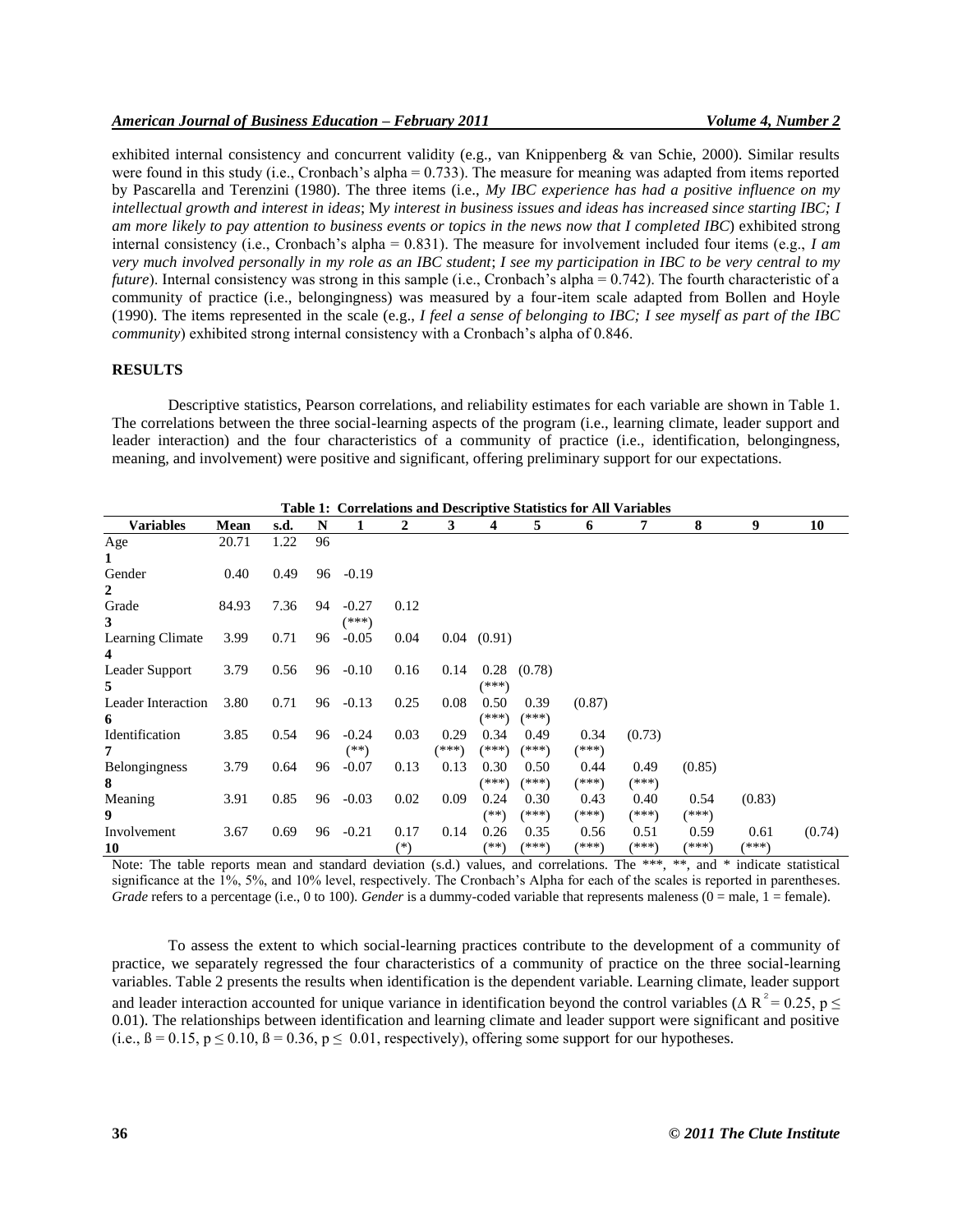|                               | Table 2: Hierarchical Regressions of Identification on Leader Support, Leader Interaction and Learning Climate |           |             |              |  |
|-------------------------------|----------------------------------------------------------------------------------------------------------------|-----------|-------------|--------------|--|
| <b>Variables</b>              | ß                                                                                                              | R         | ${\bf R}^2$ | $\Delta R^2$ |  |
| <b>Identification: Step 1</b> |                                                                                                                | $0.34***$ | $0.12***$   |              |  |
| Age                           | $-0.09*$                                                                                                       |           |             |              |  |
|                               | (0.05)                                                                                                         |           |             |              |  |
| Gender                        | $-0.06$                                                                                                        |           |             |              |  |
|                               | (0.1)                                                                                                          |           |             |              |  |
| Grade                         | $0.02**$                                                                                                       |           |             |              |  |
|                               | (0.01)                                                                                                         |           |             |              |  |
| (Constant)                    | $2.78***$                                                                                                      |           |             |              |  |
|                               | (0.77)                                                                                                         |           |             |              |  |
| <b>Identification: Step 2</b> |                                                                                                                | $0.61***$ | $0.37***$   | $0.25***$    |  |
| Age                           | $-0.08*$                                                                                                       |           |             |              |  |
|                               | (0.04)                                                                                                         |           |             |              |  |
| Gender                        | $-0.15$                                                                                                        |           |             |              |  |
|                               | (0.10)                                                                                                         |           |             |              |  |
| Grade                         | $0.02**$                                                                                                       |           |             |              |  |
|                               | (0.01)                                                                                                         |           |             |              |  |
| Learning Climate              | $0.15*$                                                                                                        |           |             |              |  |
|                               | (0.08)                                                                                                         |           |             |              |  |
| Leader Support                | $0.36***$                                                                                                      |           |             |              |  |
|                               | (0.09)                                                                                                         |           |             |              |  |
| Leader Interaction            | 0.07                                                                                                           |           |             |              |  |
|                               | (0.08)                                                                                                         |           |             |              |  |
| (Constant)                    | 0.97                                                                                                           |           |             |              |  |
|                               | (0.73)                                                                                                         |           |             |              |  |

Note: The table reports beta coefficients and heteroskedasticity-robust standard errors (in parentheses) for a sample size of 94. The \*\*\*, \*\*, and \* indicate statistical significance at the 1%, 5%, and 10% level, respectively.

| Table 3: Hierarchical Regressions of Belongingness on Leader Support, Leader Interaction and Learning Climate |           |           |                |                                |  |
|---------------------------------------------------------------------------------------------------------------|-----------|-----------|----------------|--------------------------------|--|
| <b>Variables</b>                                                                                              | ß         | $\bf{R}$  | $\mathbf{R}^2$ | $\Delta$ <b>R</b> <sup>2</sup> |  |
| <b>Belongingness: Step 1</b>                                                                                  |           | 0.17      | $0.03**$       |                                |  |
| Age                                                                                                           | $-0.02$   |           |                |                                |  |
|                                                                                                               | (0.06)    |           |                |                                |  |
| Gender                                                                                                        | 0.13      |           |                |                                |  |
|                                                                                                               | (0.14)    |           |                |                                |  |
| Grade                                                                                                         | 0.01      |           |                |                                |  |
|                                                                                                               | (0.01)    |           |                |                                |  |
| (Constant)                                                                                                    | $2.91***$ |           |                |                                |  |
|                                                                                                               | (0.95)    |           |                |                                |  |
| <b>Belongingness: Step 2</b>                                                                                  |           | $0.57***$ | $0.33***$      | $0.30***$                      |  |
| Age                                                                                                           | 0.00      |           |                |                                |  |
|                                                                                                               | (0.05)    |           |                |                                |  |
| Gender                                                                                                        | $-0.01$   |           |                |                                |  |
|                                                                                                               | (0.12)    |           |                |                                |  |
| Grade                                                                                                         | 0.01      |           |                |                                |  |
|                                                                                                               | (0.01)    |           |                |                                |  |
| Learning Climate                                                                                              | 0.06      |           |                |                                |  |
|                                                                                                               | (0.10)    |           |                |                                |  |
| Leader Support                                                                                                | $0.43***$ |           |                |                                |  |
|                                                                                                               | (0.11)    |           |                |                                |  |
| Leader Interaction                                                                                            | $0.24**$  |           |                |                                |  |
|                                                                                                               | (0.10)    |           |                |                                |  |
| (Constant)                                                                                                    | 0.65      |           |                |                                |  |
|                                                                                                               | (0.89)    |           |                |                                |  |

Note: The table reports beta coefficients and heteroskedasticity-robust standard errors (in parentheses) for a sample size of 94. The \*\*\*, \*\*, and \* indicate statistical significance at the 1%, 5%, and 10% level, respectively.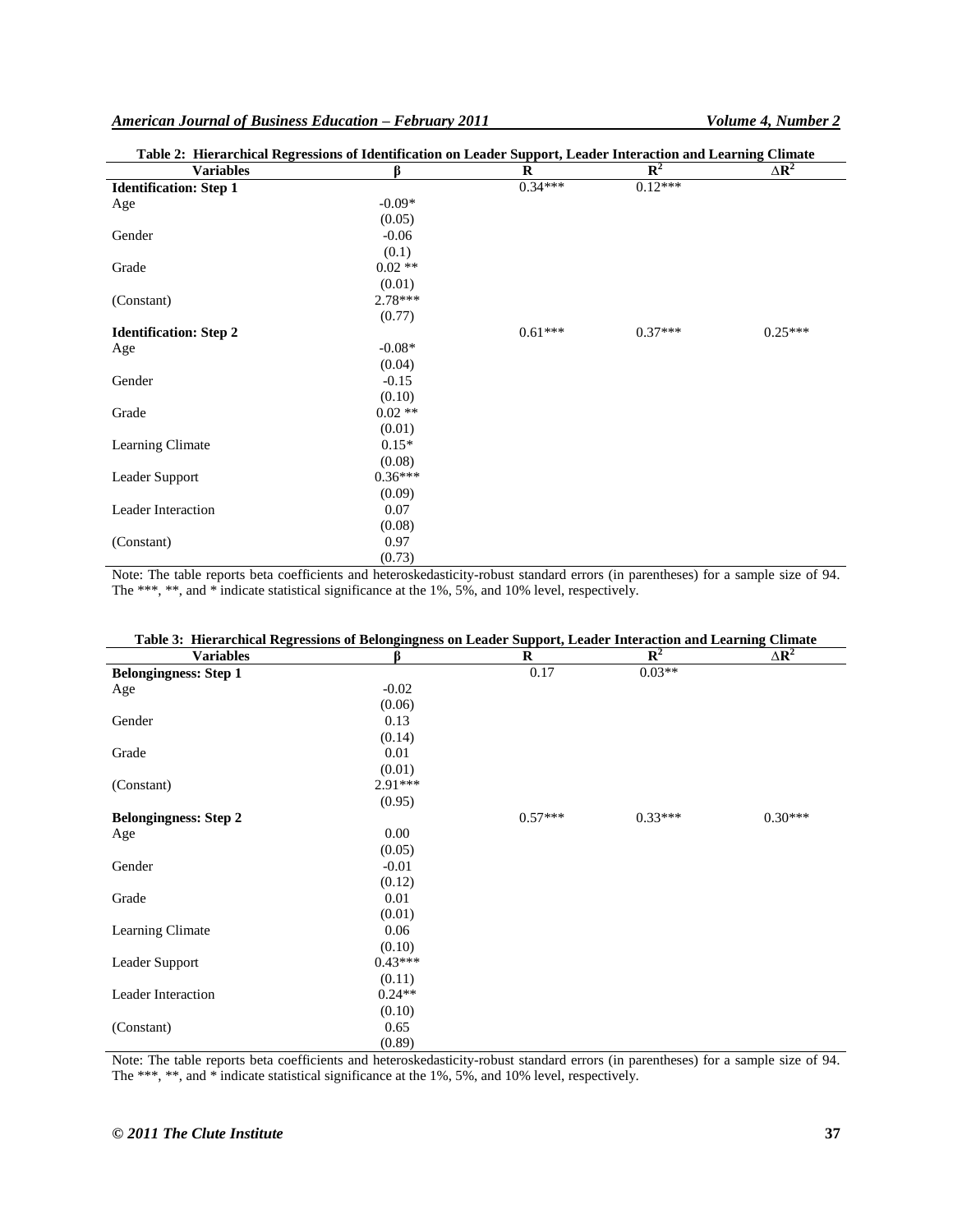| Table 4: Hierarchical Regressions of Involvement on Leader Support, Leader Interaction and Learning Climate |           |           |                |                         |
|-------------------------------------------------------------------------------------------------------------|-----------|-----------|----------------|-------------------------|
| <b>Variables</b>                                                                                            | ß         | $\bf R$   | $\mathbf{R}^2$ | $\Delta$ R <sup>2</sup> |
| <b>Involvement: Step 1</b>                                                                                  |           | $0.27*$   | $0.07*$        |                         |
| Age                                                                                                         | $-0.10$   |           |                |                         |
|                                                                                                             | (0.07)    |           |                |                         |
| Gender                                                                                                      | 0.18      |           |                |                         |
|                                                                                                             | (0.15)    |           |                |                         |
| Grade                                                                                                       | 0.01      |           |                |                         |
|                                                                                                             | (0.01)    |           |                |                         |
| (Constant)                                                                                                  | $3.16***$ |           |                |                         |
|                                                                                                             | (0.99)    |           |                |                         |
| <b>Involvement: Step 2</b>                                                                                  |           | $0.60***$ | $0.36***$      | $0.28***$               |
| Age                                                                                                         | $-0.07$   |           |                |                         |
|                                                                                                             | (0.06)    |           |                |                         |
| Gender                                                                                                      | 0.00      |           |                |                         |
|                                                                                                             | (0.13)    |           |                |                         |
| Grade                                                                                                       | 0.01      |           |                |                         |
|                                                                                                             | (0.01)    |           |                |                         |
| Climate                                                                                                     | $-0.04$   |           |                |                         |
|                                                                                                             | (0.10)    |           |                |                         |
| Leader Support                                                                                              | 0.19      |           |                |                         |
|                                                                                                             | (0.12)    |           |                |                         |
| Leader Interaction                                                                                          | $0.48***$ |           |                |                         |
|                                                                                                             | (0.10)    |           |                |                         |
| (Constant)                                                                                                  | 1.11      |           |                |                         |
|                                                                                                             | (0.93)    |           |                |                         |

Note: The table reports beta coefficients and heteroskedasticity-robust standard errors (in parentheses) for a sample size of 94. The \*\*\*, \*\*, and \* indicate statistical significance at the 1%, 5%, and 10% level, respectively.

| Table 5: Hierarchical Regressions of Meaning on Leader Support, Leader Interaction and Learning Climate<br><b>Variables</b> | ß         | $\bf R$   | $\mathbb{R}^2$ | $\Delta R^2$ |
|-----------------------------------------------------------------------------------------------------------------------------|-----------|-----------|----------------|--------------|
| <b>Meaning: Step 1</b>                                                                                                      |           | 0.09      | 0.01           |              |
| Age                                                                                                                         | $-0.00$   |           |                |              |
|                                                                                                                             | (0.08)    |           |                |              |
| Gender                                                                                                                      | 0.00      |           |                |              |
|                                                                                                                             | (0.19)    |           |                |              |
| Grade                                                                                                                       | 0.01      |           |                |              |
|                                                                                                                             | (0.01)    |           |                |              |
| (Constant)                                                                                                                  | $3.06**$  |           |                |              |
|                                                                                                                             | (1.26)    |           |                |              |
| <b>Meaning: Step 2</b>                                                                                                      |           | $0.47***$ | $0.22***$      | $0.21***$    |
| Age                                                                                                                         | 0.03      |           |                |              |
|                                                                                                                             | (0.08)    |           |                |              |
| Gender                                                                                                                      | $-0.19$   |           |                |              |
|                                                                                                                             | (0.18)    |           |                |              |
| Grade                                                                                                                       | 0.01      |           |                |              |
|                                                                                                                             | (0.01)    |           |                |              |
| Learning Climate                                                                                                            | $-0.02$   |           |                |              |
|                                                                                                                             | (0.14)    |           |                |              |
| Leader Support                                                                                                              | 0.24      |           |                |              |
|                                                                                                                             | (0.16)    |           |                |              |
| Leader Interaction                                                                                                          | $0.47***$ |           |                |              |
|                                                                                                                             | (0.14)    |           |                |              |
| (Constant)                                                                                                                  | 0.80      |           |                |              |
|                                                                                                                             | (1.26)    |           |                |              |

Note: The table reports beta coefficients and heteroskedasticity-robust standard errors (in parentheses) for a sample size of 94. The \*\*\*, \*\*, and \* indicate statistical significance at the 1%, 5%, and 10% level, respectively.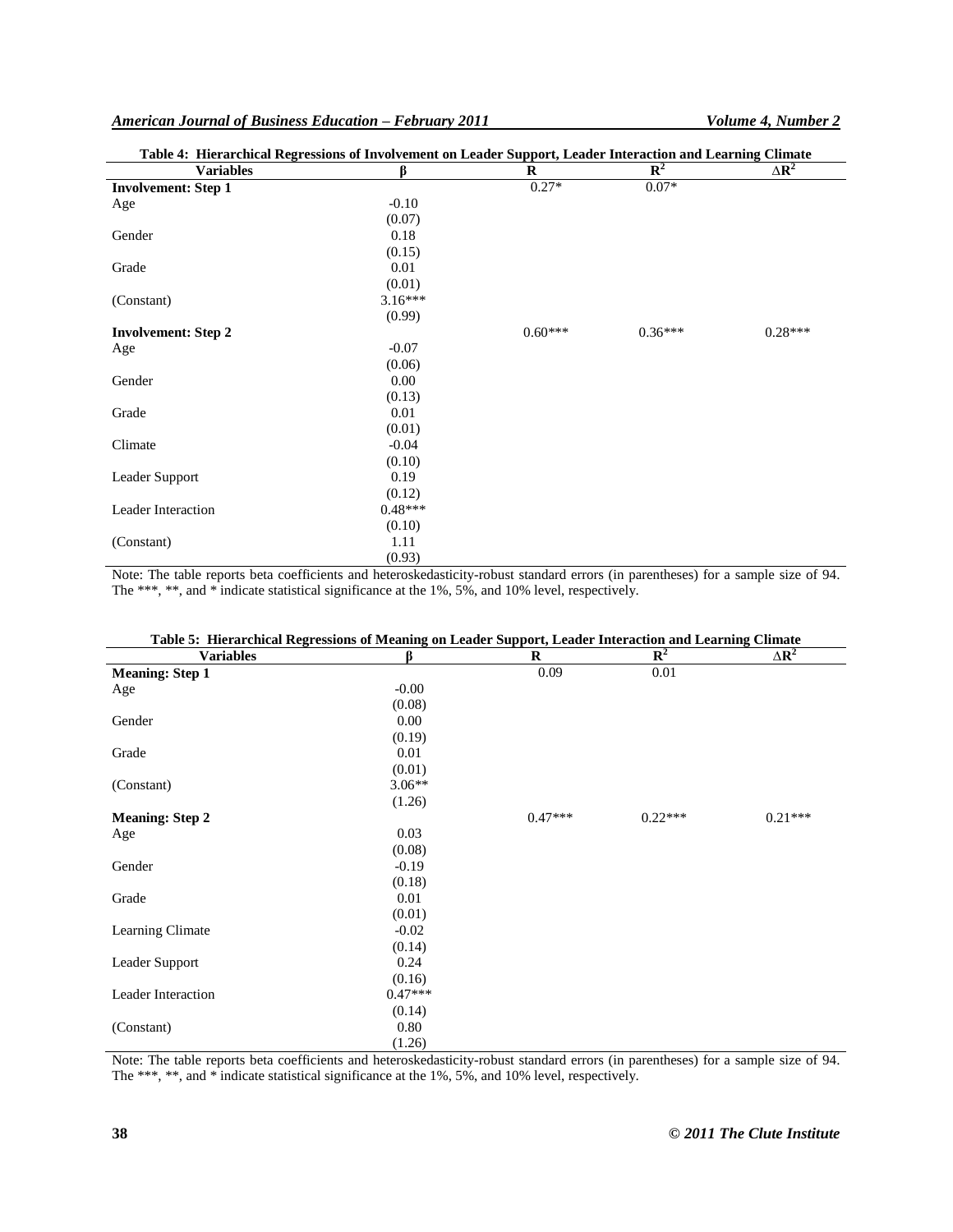When belongingness was regressed on learning climate, leader support and leader interaction (see Table 3) the set of three social-learning variables also explained unique variance in belongingness after controlling for age, gender and grade ( $\Delta R^2 = 0.30$ ,  $p \le 0.01$ ). The relationships between belongingness and leader support and leader interaction were significant and positive (i.e.,  $\beta = 0.43$ ,  $p \le 0.01$ ,  $\beta = 0.24$ ,  $p \le 0.05$ , respectively), offering some support for the expectation that social-learning practices play a positive role in developing a community of practice.

When involvement was regressed on learning climate, leader support and leader interaction (Table 4) the set of three social-learning practices explained unique variance in involvement over and above the control variables ( $\Delta R^2$  = 0.28, p  $\leq$  0.01). The relationship between involvement and leader interaction was significant and positive (i.e.,  $\beta = 0.48$ ,  $p \le 0.01$ ). This offers some support for the expectation that social-learning practices or behaviors play a positive role in developing a community of practice.

Last, when meaning was regressed on learning climate, leader support and leader interaction (Table 5) the set of three social-learning variables explained unique variance beyond the control variables ( $\Delta R^2 = 0.21$ ,  $p \le 0.01$ ). The relationship between meaning and leader interaction was significant and positive (i.e.,  $\beta = 0.47$ ,  $p \le 0.01$ ). This offers some support for our propositions.

#### **DISCUSSION**

Faced with a world of complex problems and opportunities, organizations are challenged to identify interdisciplinary solutions and rely more heavily on managing knowledge creation and sharing. And because knowledge is often tacit in nature, thus contained in the memories and experiences of individuals, organizations must attempt to capture what they can (i.e., make the knowledge explicit) and work to develop or facilitate knowledge networks (i.e., keep some knowledge tacit, but connect individuals through a network). The communities of practice concept provide a useful framework for understanding why and how knowledge is shared among individuals in a network (Wenger, 1998), but research on the factors that impact the development of communities of practice is still somewhat limited (Zboralski, 2009). While it is accepted that communities of practice facilitate or encourage knowledge sharing, less is known about factors that lead to the development of communities of practice. In this study, we have taken some initial steps to answer these open questions. The conditions that existed in this study"s sample provided a unique opportunity to evaluate the extent to which social-oriented learning practices played a role in the development of group characteristics that facilitate learning and knowledge sharing.

Wenger (1998) suggests that communities of practice exhibit four characteristics. Specifically, individuals in a community of practice feel an attachment or sense of belonging to the community that reinforces the value or importance of participation in the community. Second, individuals" personal identity becomes more in line with the community as shared experiences create a common view toward who the members are and what they value. Third, individuals in a community of practice believe that participation in the community has led to meaningful changes in their abilities. Finally, individuals in a community of practice are more involved, taking action and learning by doing. In this study, we found that leader support has a positive effect on identification and belongingness, climate has a positive effect on identification, and leader interaction has a positive impact on belongingness, involvement and meaning. While it may be an oversimplification to say so, it is possible to conclude from the results of this study that *supportiveness* (i.e., climate and leader support) plays a critical role in the formation or development of attachments with the community (i.e., identification and belongingness) and that *interaction* with the leader plays a central role to the extent that members take action as a result of their membership or see the value of taking action in the future.

## **AUTHOR INFORMATION**

**Lori J. Baker-Eveleth** is an Associate Professor of Information Systems at University of Idaho and earned a Ph.D. from Washington State University. Her research interests focus on user acceptance of technology, communities of practice, and virtual teams. She has published research in the *Journal of Information Systems Education, EDUCAUSE, Behaviour & Information Technology, Decision Sciences Journal of Innovative Education, Journal of Business and Management,* and *Journal of Education for Business*.